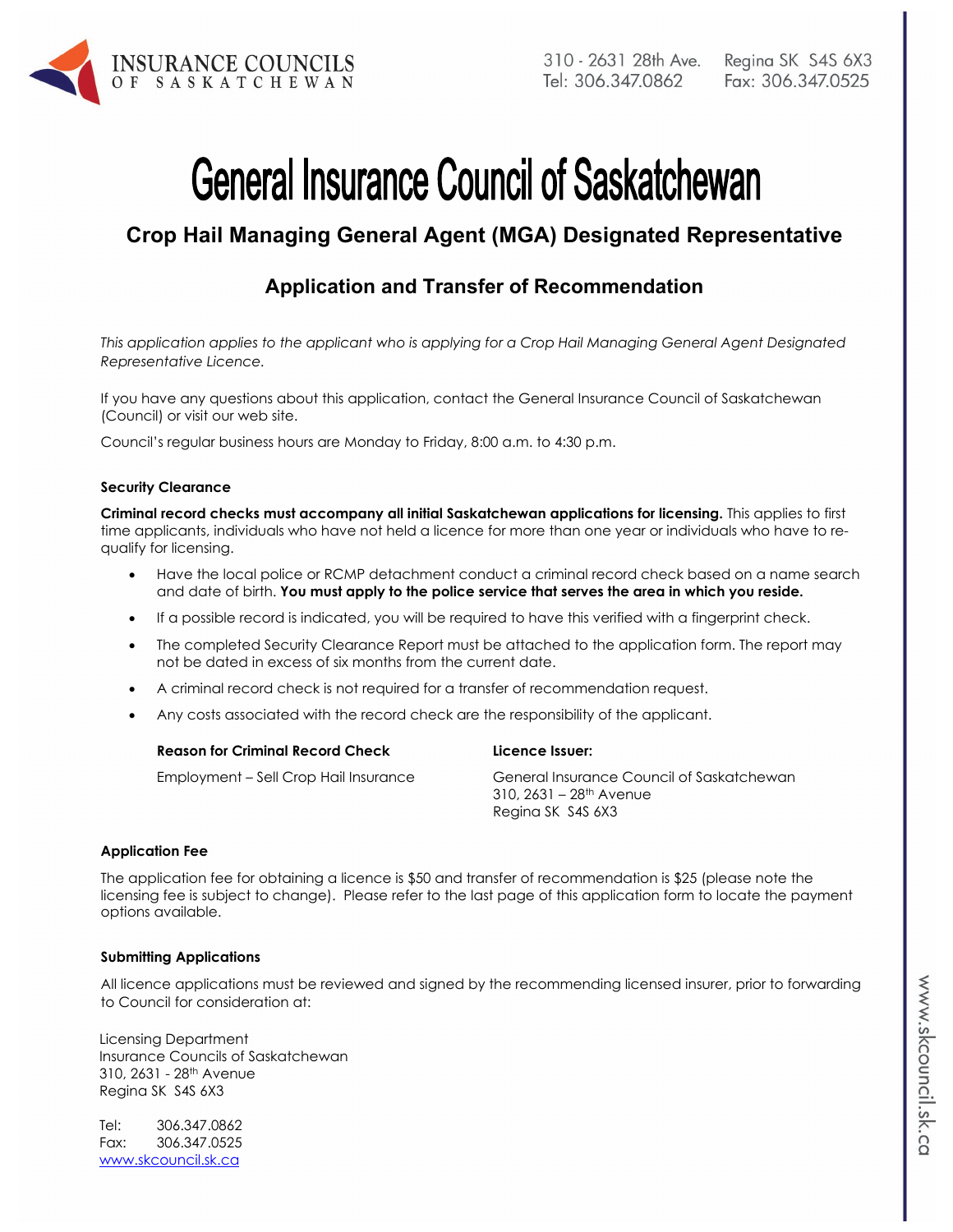| General Insurance Council of<br>Saskatchewan                                                                                                                    | For office use only<br>Licence Number | <b>Received Date</b> |                 |  |
|-----------------------------------------------------------------------------------------------------------------------------------------------------------------|---------------------------------------|----------------------|-----------------|--|
| Crop Hail MGA Designated Representative                                                                                                                         | Date Issued                           |                      |                 |  |
| $\Box$ Application - \$50                                                                                                                                       | Date Processed                        |                      |                 |  |
| $\Box$ Transfer of Recommendation - \$25                                                                                                                        |                                       |                      |                 |  |
| <b>Part A: Identification Information</b>                                                                                                                       |                                       |                      | $\Box$ Male     |  |
|                                                                                                                                                                 |                                       |                      | $\Box$ Female   |  |
| $\Box$ Miss<br>Mr.<br>$\Box$ Mrs.<br>$\Box$ Ms.<br>$\mathsf{L}$                                                                                                 | Date of Birth<br>month day year       |                      |                 |  |
|                                                                                                                                                                 |                                       |                      |                 |  |
| Legal First Name (in full)<br>Legal Last Name                                                                                                                   |                                       | Legal Middle Name(s) |                 |  |
|                                                                                                                                                                 |                                       |                      |                 |  |
| <b>Preferred First Name</b>                                                                                                                                     |                                       | Maiden Name          |                 |  |
| Previous Surname(s):                                                                                                                                            |                                       |                      |                 |  |
| 1. Are you a permanent resident or citizen of Canada?<br>$\Box$ No<br>$\Box$ Yes<br>If you answered yes, do not complete question 2.                            |                                       |                      |                 |  |
| $\Box$ Yes<br>$\Box$ No<br>2. Are you a citizen of another country that holds a valid work permit or Immigrant Visa in<br>Canada? If yes, please attach a copy. |                                       |                      |                 |  |
| If you answered no to either question, please provide an explanation on a separate sheet of paper and attach it<br>to this application form.                    |                                       |                      |                 |  |
| Place of residence                                                                                                                                              |                                       |                      |                 |  |
|                                                                                                                                                                 |                                       |                      |                 |  |
| Number and Street, Apt., Box #                                                                                                                                  |                                       |                      |                 |  |
|                                                                                                                                                                 |                                       |                      |                 |  |
| Province/State<br>City/Town                                                                                                                                     |                                       |                      | Postal/Zip Code |  |
|                                                                                                                                                                 |                                       |                      |                 |  |
| Personal Telephone<br>Personal Fax                                                                                                                              |                                       | <b>Personal Cell</b> |                 |  |
|                                                                                                                                                                 |                                       |                      |                 |  |
| Personal E-mail                                                                                                                                                 |                                       |                      |                 |  |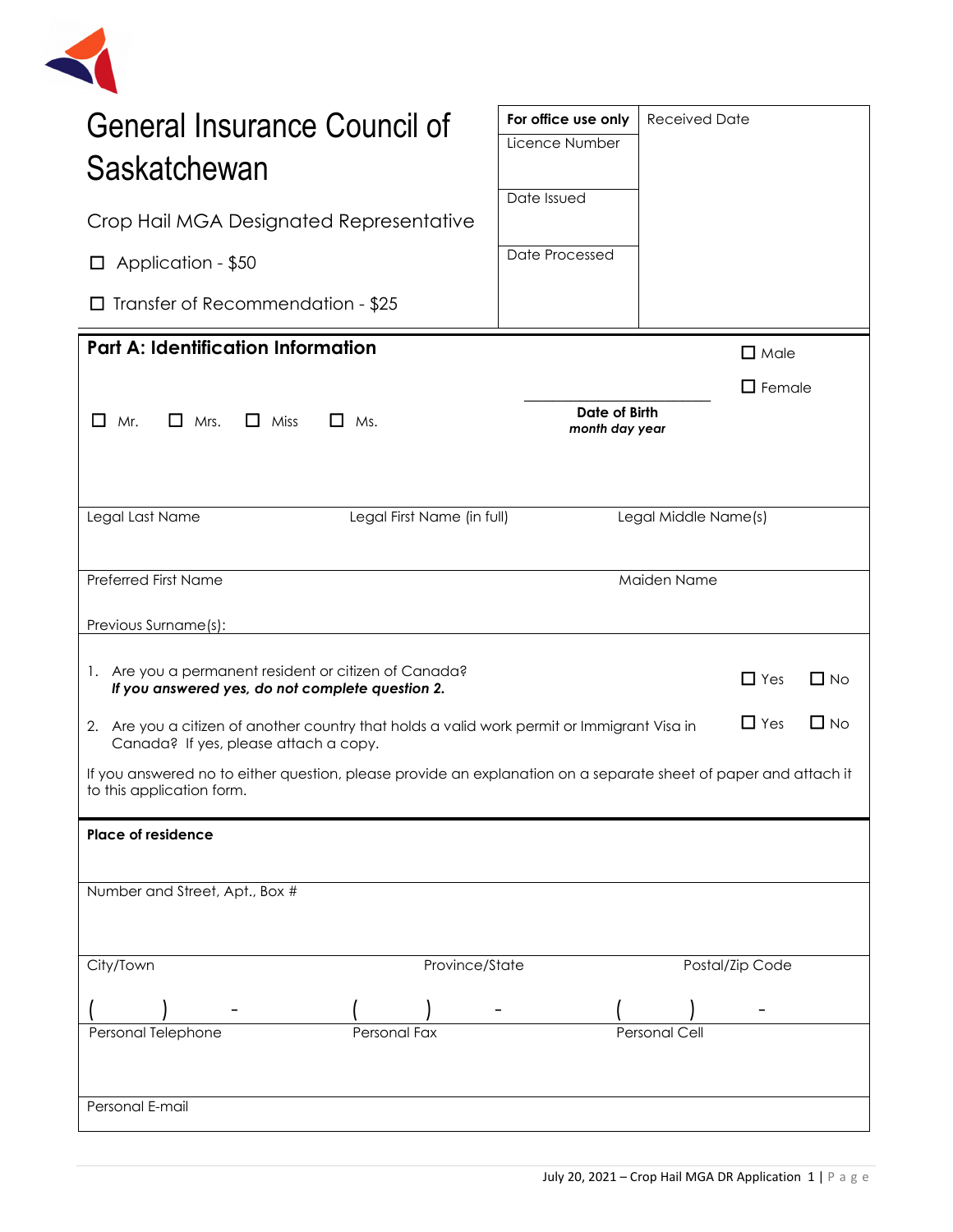

| Name of MGA and business address where you will be employed. This is the address mail will be sent to.<br>(complete only if different than place of residence) |  |  |  |
|----------------------------------------------------------------------------------------------------------------------------------------------------------------|--|--|--|
| Business name (if applicable)                                                                                                                                  |  |  |  |
|                                                                                                                                                                |  |  |  |
| Number, Street, Suite # and/or Box #                                                                                                                           |  |  |  |
|                                                                                                                                                                |  |  |  |
| City/Town<br>Province/State<br>Postal/Zip Code                                                                                                                 |  |  |  |
| ext                                                                                                                                                            |  |  |  |
| <b>Business Telephone</b><br><b>Business Fax</b>                                                                                                               |  |  |  |
|                                                                                                                                                                |  |  |  |
| <b>Business E-mail</b>                                                                                                                                         |  |  |  |
| Part B: Other Recognized Designations and/or Education Obtained                                                                                                |  |  |  |
| Highest level of education obtained                                                                                                                            |  |  |  |
| $\Box$ GED<br>$\Box$ Other<br>$\Box$ High School Diploma                                                                                                       |  |  |  |
| Please identify all insurance designations you currently hold. Attach a copy of the certificate or diploma to this<br>application.                             |  |  |  |
|                                                                                                                                                                |  |  |  |
| <b>Part C: Hail Agent Examination Information</b>                                                                                                              |  |  |  |
| An application for licence will not be accepted unless the applicant has passed the qualifying examination.                                                    |  |  |  |
| I have satisfied the following requirement:                                                                                                                    |  |  |  |
| I have successfully completed the Hail Agent Qualification Examination.<br>П                                                                                   |  |  |  |
| <b>Note 1:</b> Individuals must apply for a licence within one year from the date of successful completion of the examination(s).                              |  |  |  |
| <b>Note 2:</b> An individual applying for a licence, who has not held an active licence in any jurisdiction in Canada during the past                          |  |  |  |

two consecutive years, will be considered a new applicant.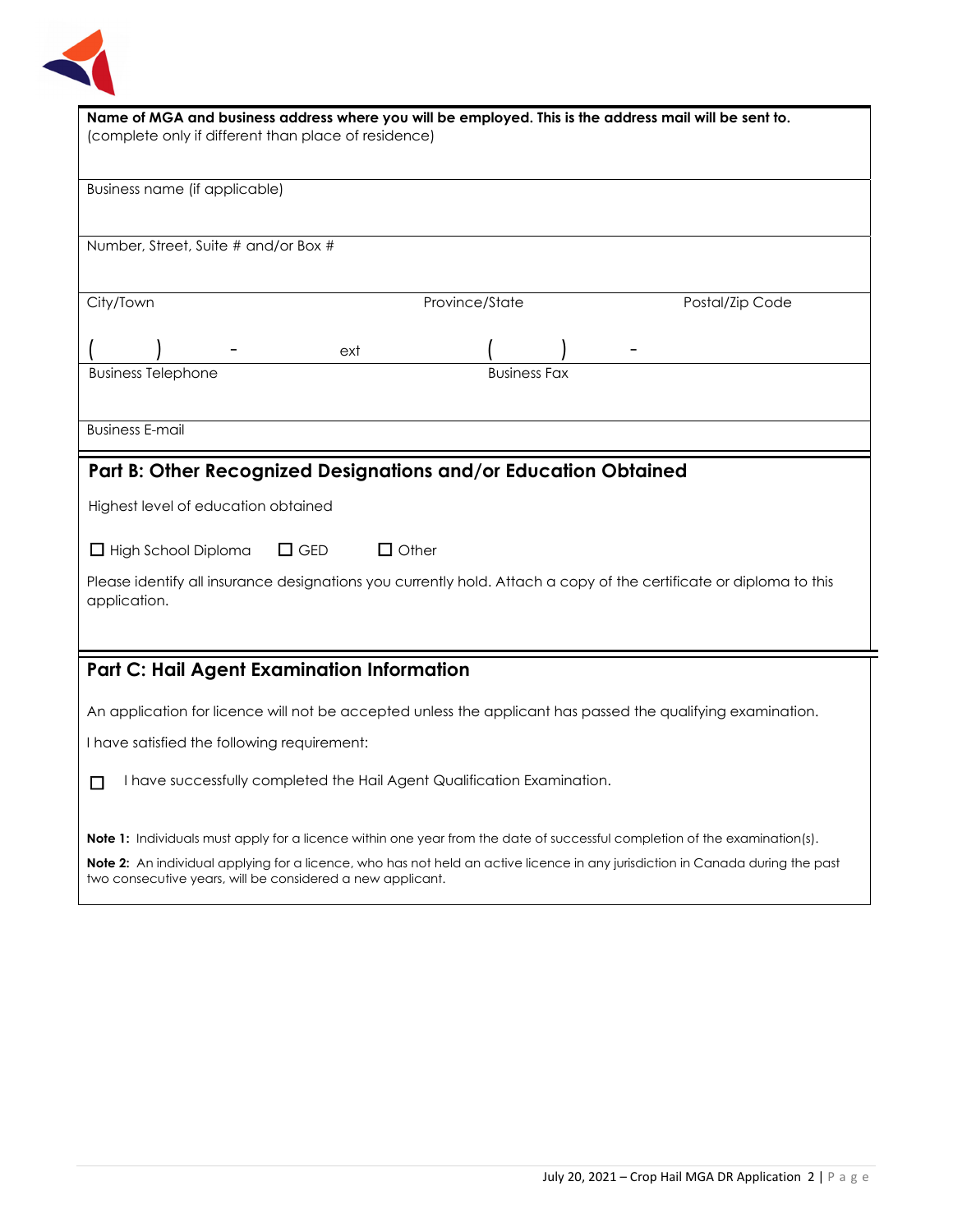

## **Part D: Background**

The following are questions relevant to *The Insurance Act* regarding trustworthiness and suitability to be licensed.

Please read these questions carefully to ensure all responses are accurate. Inaccurate answers may be considered a material misstatement.

**For any questions where disclosure is required, please provide complete details on a separate sheet of paper and attach to the application form.**

| 1. | Have you ever held an insurance or adjuster<br>licence in Saskatchewan, or anywhere in Canada<br>or in the world?                                                                                                                                                                                                                 | 5.                                                                                                                                                                                                                                                                                                                                                                                                                                                            | Have you ever been the subject of receivership<br>and/or bankruptcy proceedings, including consumer<br>proposals?                                                                                                          |
|----|-----------------------------------------------------------------------------------------------------------------------------------------------------------------------------------------------------------------------------------------------------------------------------------------------------------------------------------|---------------------------------------------------------------------------------------------------------------------------------------------------------------------------------------------------------------------------------------------------------------------------------------------------------------------------------------------------------------------------------------------------------------------------------------------------------------|----------------------------------------------------------------------------------------------------------------------------------------------------------------------------------------------------------------------------|
|    | $\Box$ Nothing to Disclose<br><b>Disclosure attached</b>                                                                                                                                                                                                                                                                          |                                                                                                                                                                                                                                                                                                                                                                                                                                                               | $\Box$ Nothing to Disclose<br>$\Box$ Disclosure attached                                                                                                                                                                   |
|    | If yes, please provide information about licence year,<br>licence class and jurisdiction.                                                                                                                                                                                                                                         |                                                                                                                                                                                                                                                                                                                                                                                                                                                               | If yes, please provide an explanation of the circumstances<br>and a complete copy of the documents involved.                                                                                                               |
|    |                                                                                                                                                                                                                                                                                                                                   |                                                                                                                                                                                                                                                                                                                                                                                                                                                               | This question applies to you personally AND any company in<br>which you are/were a principal shareholder, officer or<br>director or designated representative.                                                             |
| 2. | Has any licence or registration held by you as an<br>insurance agent, adjuster or for selling any other<br>financial products, ever been suspended or<br>revoked for cause, anywhere in Canada or in the<br>world?<br>$\Box$ Nothing to Disclose<br>$\Box$ Disclosure attached<br>This question applies to you personally AND any | Have you ever been the subject of any complaints,<br>6.<br>investigations, sanctions or disciplinary actions,<br>including but not limited to, a letter of warning,<br>caution, fine, etc., against you by any financial<br>services regulator, federal regulator (e.g., FINTRAC,<br>CRA, CRTC, Privacy Commissioner, etc.) insurer or any<br>other financial services company with which you<br>hold/held a contract, in Canada or anywhere in the<br>world? |                                                                                                                                                                                                                            |
|    | company in which you are/were a principal<br>shareholder, officer or director or designated<br>representative.                                                                                                                                                                                                                    |                                                                                                                                                                                                                                                                                                                                                                                                                                                               | $\Box$ Disclosure attached<br>$\Box$ Nothing to Disclose                                                                                                                                                                   |
|    |                                                                                                                                                                                                                                                                                                                                   |                                                                                                                                                                                                                                                                                                                                                                                                                                                               | This question applies to you personally AND any company in                                                                                                                                                                 |
|    |                                                                                                                                                                                                                                                                                                                                   |                                                                                                                                                                                                                                                                                                                                                                                                                                                               | which you are/were a principal shareholder, officer or<br>director or designated representative.                                                                                                                           |
| 3. | Have you ever been refused an insurance or<br>adjusting licence or registration for selling<br>financial products or adjusting claims in Canada<br>or anywhere in the world?                                                                                                                                                      | 7.                                                                                                                                                                                                                                                                                                                                                                                                                                                            | Have you ever been investigated, charged or<br>convicted of any criminal or quasi-criminal offence, in<br>Canada or anywhere in the world?                                                                                 |
|    | $\Box$ Nothing to Disclose<br><b>Disclosure attached</b>                                                                                                                                                                                                                                                                          |                                                                                                                                                                                                                                                                                                                                                                                                                                                               | $\Box$ Nothing to Disclose<br>$\Box$ Disclosure attached                                                                                                                                                                   |
|    | This question applies to you personally AND any<br>company in which you are/were a principal<br>shareholder, officer or director or designated<br>representative.                                                                                                                                                                 |                                                                                                                                                                                                                                                                                                                                                                                                                                                               | This question applies to you personally AND any company in<br>which you are/were a principal shareholder, officer or<br>director or designated representative.                                                             |
| 4. | Do you currently or plan to engage in any<br>business or occupation other than the insurance<br>or adjusting business?                                                                                                                                                                                                            | 8.                                                                                                                                                                                                                                                                                                                                                                                                                                                            | Have you ever been the subject of any type of legal<br>action, including but not limited to, class action<br>lawsuits or civil actions respecting the business of<br>insurance including adjusting, or any other financial |
|    | $\Box$ Disclosure attached<br>$\Box$ Nothing to Disclose                                                                                                                                                                                                                                                                          |                                                                                                                                                                                                                                                                                                                                                                                                                                                               | service, in Canada or anywhere in the world?                                                                                                                                                                               |
|    | Please provide the name of the business, occupation<br>details, supervisory responsibilities and date of<br>employment.                                                                                                                                                                                                           |                                                                                                                                                                                                                                                                                                                                                                                                                                                               | $\Box$ Disclosure attached<br>$\Box$ Nothing to Disclose<br>This question applies to you personally AND any company in                                                                                                     |
|    | This would include any business that requires a licence<br>or registration or is corporately registered.                                                                                                                                                                                                                          |                                                                                                                                                                                                                                                                                                                                                                                                                                                               | which you are/were a principal shareholder, officer or<br>director or designated representative.                                                                                                                           |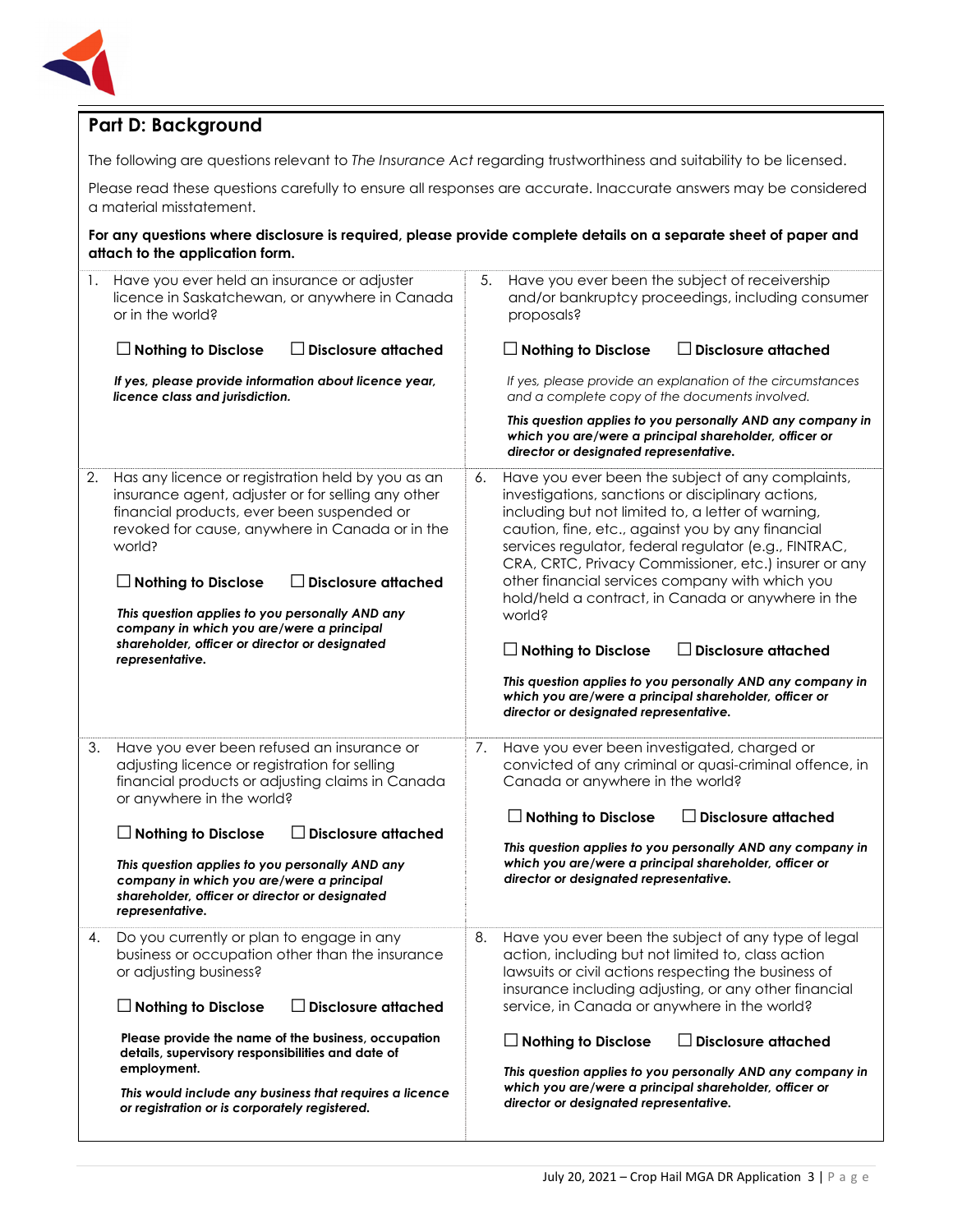

#### **Part E: Non-Resident Applicants**

1. Saskatchewan address for service as required by subsection 10-1(3) of *The Insurance Regulations.*

Street Address (Box #'s will not be accepted) City/Town Province Postal Code

- 2. a) A non-resident applicant whose home jurisdiction has a web based licensee search is not required to provide a Certificate of Authority/Non-Resident Endorsement. Council will verify the licence status online.
	- b) A non-resident applicant whose home jurisdiction does not have a web based license search, is required to provide a Certificate of Authority/Non-Resident Endorsement with this application.
- 3. What date did you obtain your Crop Hail Agent Licence in your resident jurisdiction?

SK

*month day year*

## **Part F: Consent to the Collection, Use and Disclosure of Information**

By applying for an insurance licence, I, the applicant, understand personal information will need to be collected from me and from other sources such as the recommender of the licence, financial service regulators, law enforcement agencies, credit bureaus, insurance companies, previous employers or other organizations in the financial services sector. I, therefore, consent to the collection and use of this personal information for the purpose of determining suitability for licensing.

I, the applicant, further understand and consent to the disclosure of personal information to the recommender of the licence, financial service regulators, law enforcement agencies, credit bureaus, insurance companies or other organizations in the financial services sector, for the purpose of determining suitability for licensing.

|                         | χ           |  |
|-------------------------|-------------|--|
| Signature of applicant  | Date Signed |  |
|                         |             |  |
|                         |             |  |
|                         |             |  |
| Print name of applicant |             |  |
|                         |             |  |
|                         |             |  |

#### **Part G: Declaration**

The making of a false statement on this application constitutes a material misstatement and may result in the refusal of this application and the subsequent suspension or cancellation of any licence issued. This application is required to be signed by the applicant named herein.

I, \_\_\_\_\_\_\_\_\_\_\_\_\_\_\_\_\_\_\_\_\_\_\_\_\_\_\_\_\_\_\_\_\_\_\_\_\_\_\_, solemnly declare that all statements and answers in the foregoing application including attachments are true and correct, and I make this solemn declaration conscientiously believing it to be true, and knowing that it is of the same force and effect as if made under oath.

**X X**  Signature of applicant and the Signature of applicant and the Date Signed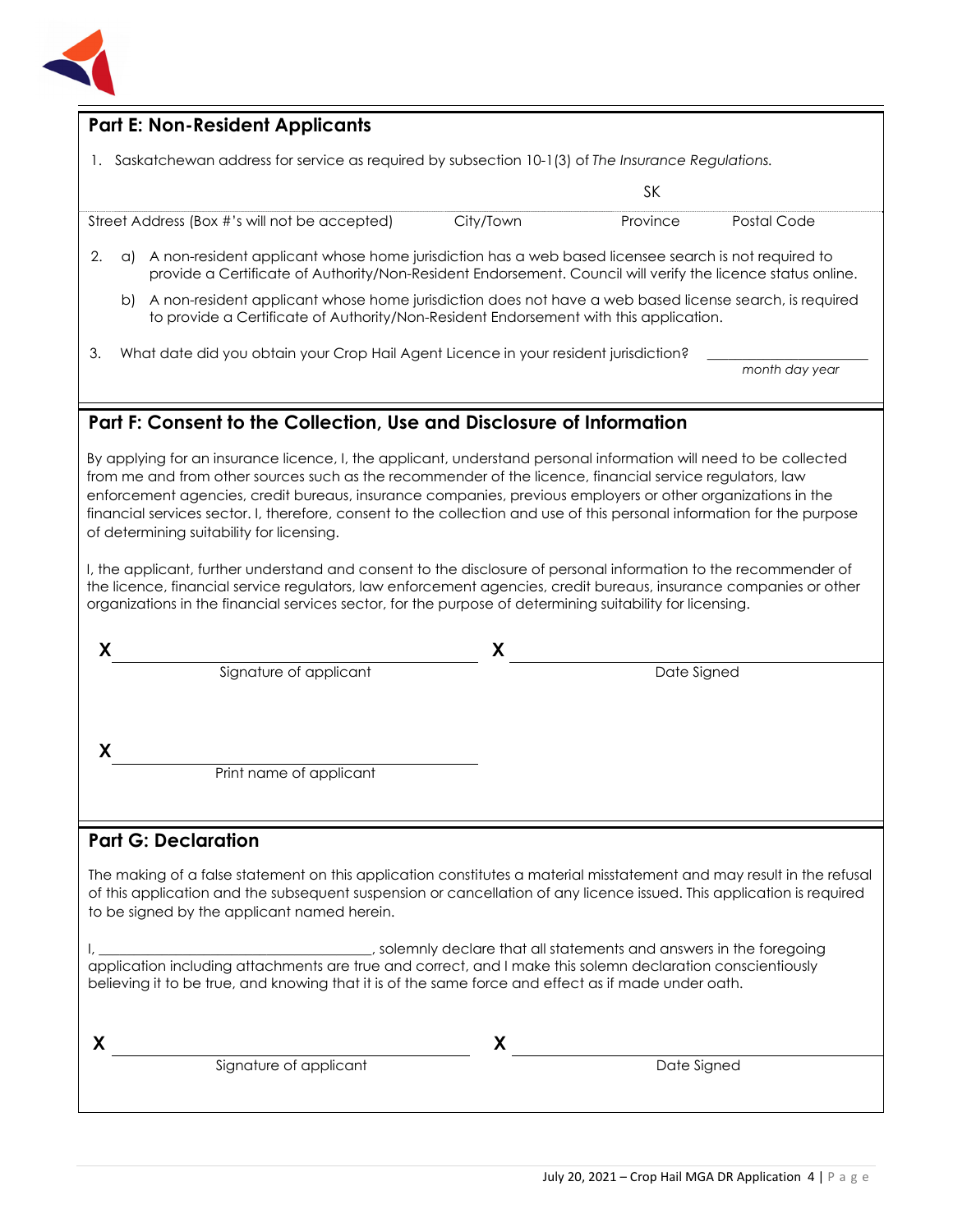

|                                                                                                                                                                                                              | <b>Part H: Recommender Declaration</b> |                             |  |                                                                                       |
|--------------------------------------------------------------------------------------------------------------------------------------------------------------------------------------------------------------|----------------------------------------|-----------------------------|--|---------------------------------------------------------------------------------------|
| To be completed by the same licensed insurer that is recommending the MGA.                                                                                                                                   |                                        |                             |  |                                                                                       |
| <b>Applicant Name</b><br><b>Please Print</b>                                                                                                                                                                 |                                        |                             |  | is hereby recommended to act as a designated representative for the MGA named herein. |
| Legal Name of MGA<br><b>Please Print</b>                                                                                                                                                                     |                                        |                             |  |                                                                                       |
| The recommender certifies that the qualifications and business record of the applicant have been investigated<br>and that the applicant is suitable to receive a licence.                                    |                                        |                             |  |                                                                                       |
| To the best of our knowledge, information and belief, all statements and answers contained in the foregoing<br>application are true and correct, and that the applicant had completed this application.      |                                        |                             |  |                                                                                       |
| IT IS UNDERSTOOD THAT IF THE APPLICANT NAMED HEREIN IS TERMINATED, WRITTEN NOTICE, INCLUDING THE<br>REASONS FOR TERMINATION, WILL BE GIVEN TO THE GENERAL INSURANCE COUNCIL OF SASKATCHEWAN,<br>IMMEDIATELY. |                                        |                             |  |                                                                                       |
| <b>Print Legal Name of Recommender</b>                                                                                                                                                                       |                                        |                             |  |                                                                                       |
| <b>Authorized Official Signature</b>                                                                                                                                                                         |                                        | <b>Print Name of Signee</b> |  | <b>Date Signed</b>                                                                    |
|                                                                                                                                                                                                              |                                        |                             |  |                                                                                       |
| Telephone                                                                                                                                                                                                    | Fax                                    |                             |  | E-mail Address                                                                        |

### **THE ABOVE APPLICANT WILL NOT ACT AS A DESIGNATED REPRESENTATIVE UNTIL THE LICENCE IS ISSUED**

**NOTE: The same licensed insurer must recommend the Crop Hail MGA and Crop Hail MGA Designated Representative applications.**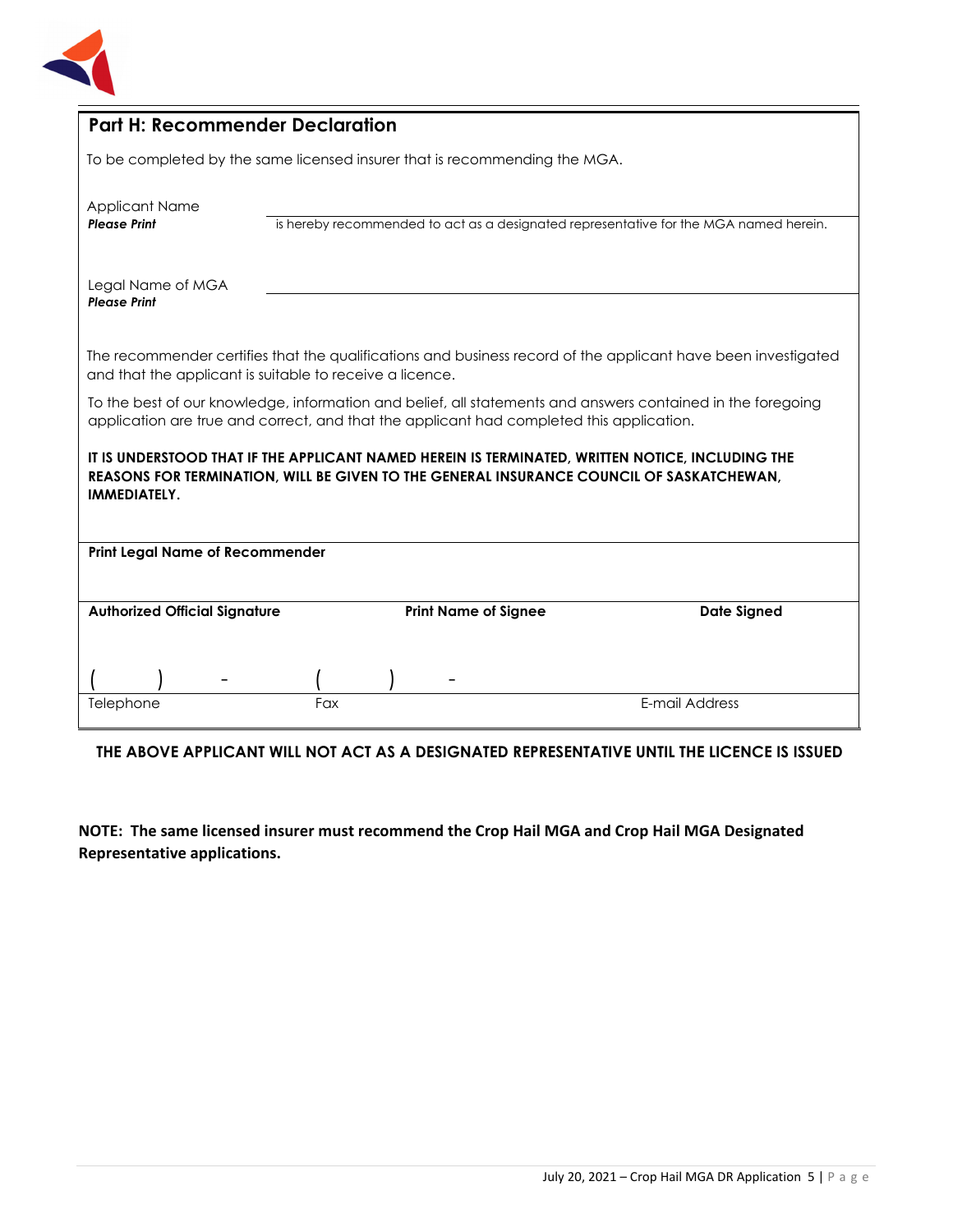

#### **APPLICANT'S ACKNOWLEDGEMENT**

#### **Print applicant's name**

A licence imposes on the licensee obligations including, but not limited to, the following:

- a) to adhere to the Act, regulations, and the General Insurance Council of Saskatchewan (GICS) Bylaws;
- b) to follow established standards of competence, conduct and practice in the business of insurance.
- 1. I acknowledge I have read the GICS Bylaws and the Hail Insurance Study Guide; and
- 2. I agree, prior to March 1, 2022, to successfully pass the appropriate entry exams as outlined in the GICS Bylaws in order to maintain my Crop Hail Agent Licence.

The Hail Insurance Study Material and Bylaw is available to on the Council website at https://www.skcouncil.sk.ca/hailbyla.htm

I understand a licence will not be granted in the absence of returning this signed acknowledgment to the Council office.

I further understand I am prohibited from acting as a Crop Hail Agent until the licence has been granted.

**Signature of applicant Case Controllering Case Controllering Case Controllering Date Signed Date Signed Accord**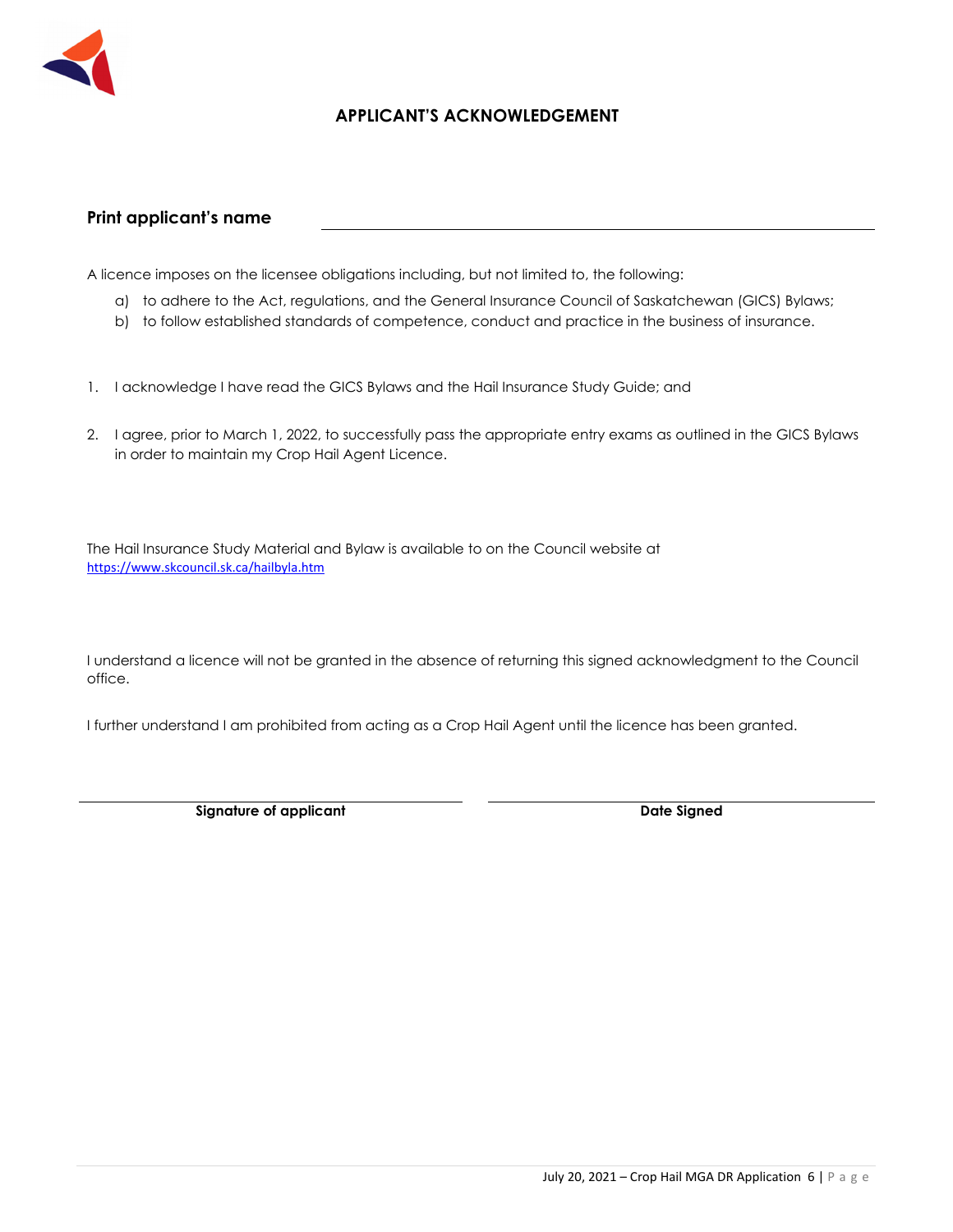



#### **Attachments to the application form**

Part A – copy of your work permit or Immigrant Visa, and details, if applicable Part B, C, D – copies of all necessary documentation Part E – Non-Resident Endorsement, if applicable Provide Security Clearance Report Payment of licence fee

| Payment information (Please choose a payment option below) |                                                |                                                |                                                                                                                                                    |
|------------------------------------------------------------|------------------------------------------------|------------------------------------------------|----------------------------------------------------------------------------------------------------------------------------------------------------|
|                                                            |                                                | Cheque or money order enclosed for full amount | Make cheque or money order payable to the:<br><b>Insurance Councils of Saskatchewan.</b><br>An NSF charge of \$25 will apply for returned cheques. |
|                                                            |                                                | Charge credit card for the full amount         |                                                                                                                                                    |
|                                                            | <b>VISA</b><br>H<br>MasterCard<br>$\mathsf{L}$ |                                                | <b>Card Number</b>                                                                                                                                 |
|                                                            |                                                |                                                | Expiry Date (MM/YY)                                                                                                                                |
|                                                            |                                                |                                                | Signature                                                                                                                                          |
|                                                            |                                                |                                                | Print name of applicant                                                                                                                            |
|                                                            |                                                |                                                |                                                                                                                                                    |

Licensing Department Insurance Councils of Saskatchewan 310, 2631 - 28th Avenue Regina SK S4S 6X3

Tel: 306.347.0862 Fax: 306.347.0525

www.skcouncil.sk.ca